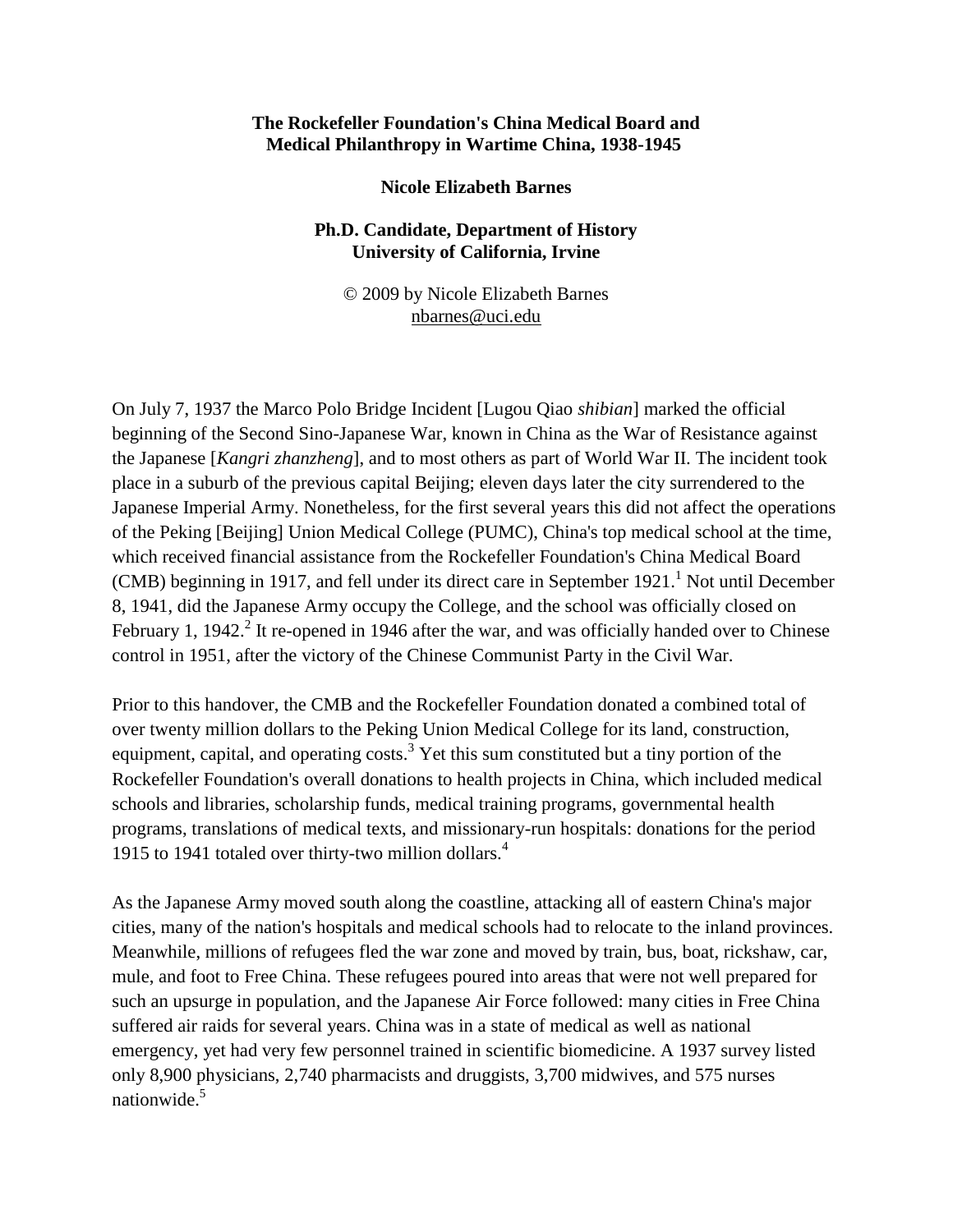At this critical moment, many of the people who had the proper training to take on high-level posts in state administration of public health were graduates of the PUMC. These included Robert K.S. Lim, who headed the Emergency Service Medical Training School, which provided basic medical training to over  $14,000$  people over the course of the war.<sup>6</sup> Hsu Ai-chu (PUMC School of Nursing, Class of 1930) first supervised public health nursing at the Beijing First Health Station in 1937, and in 1942 became head of Public Health Nursing at the National Institute of Health in Geleshan, Chongqing. Dr. C.C. Chen (PUMC, Class of 1929) became Director of Rural Health in the Dingxian Rural Reconstruction Movement. During the war he returned to his hometown of Chengdu, Sichuan, where he held many top positions, including Director of the Sichuan Provincial Health Administration. A previous PUMC faculty member, Marion Yang, directed the National Health Administration's Division of Maternity Child Health. Thus it is clear that Rockefeller Foundation sponsorship of biomedical education in early twentieth century China provided an absolutely crucial support - in the form of highly trained top personnel - in a moment of crisis.



Yu-Chan Vera Nieh



C.C. Chen



Marion Yang

However, this group of PUMC alumni and top-level Nationalist Party health workers constituted but a sub-section of China's most elite social class, whose

PUMC degrees gave them even greater social capital as well as actual capital. The CMB trusted its own College's graduates over and above those who attended other medical schools in China, and PUMC alumni frequently received China Medical Board scholarships for subsequent study, grants for their professional projects, and even salary subsidies when wartime inflation rendered their actual salaries insufficient. In short, PUMC graduates were blessed with access to an external source of money and sponsorship that kept them in an elite category throughout the war period, and they felt extremely grateful for this support. For example, when Dr. C. C. Chen published his English-language biography, *Medicine in Rural China: A Personal Account* (Berkeley: University of California Press, 1989), he dedicated his book to the children of John B. Grant, the first Director of PUMC.

In this context, it is clear that the China Medical Board's sponsorship of biomedical education in twentieth century China had an enormous impact upon specific individuals who achieved professional success, and therefore upon the development of a modern public health system in China. However, when seen from a different angle - through the eyes of the non-elite during the war - the CMB did virtually nothing to help the millions of Chinese who suffered tremendous hardship throughout the eight years of war. Although neither the Chinese government nor an American philanthropic organization could have saved all Chinese people from a situation so dire as to be nearly insoluble, the China Medical Board's immovable focus on biomedical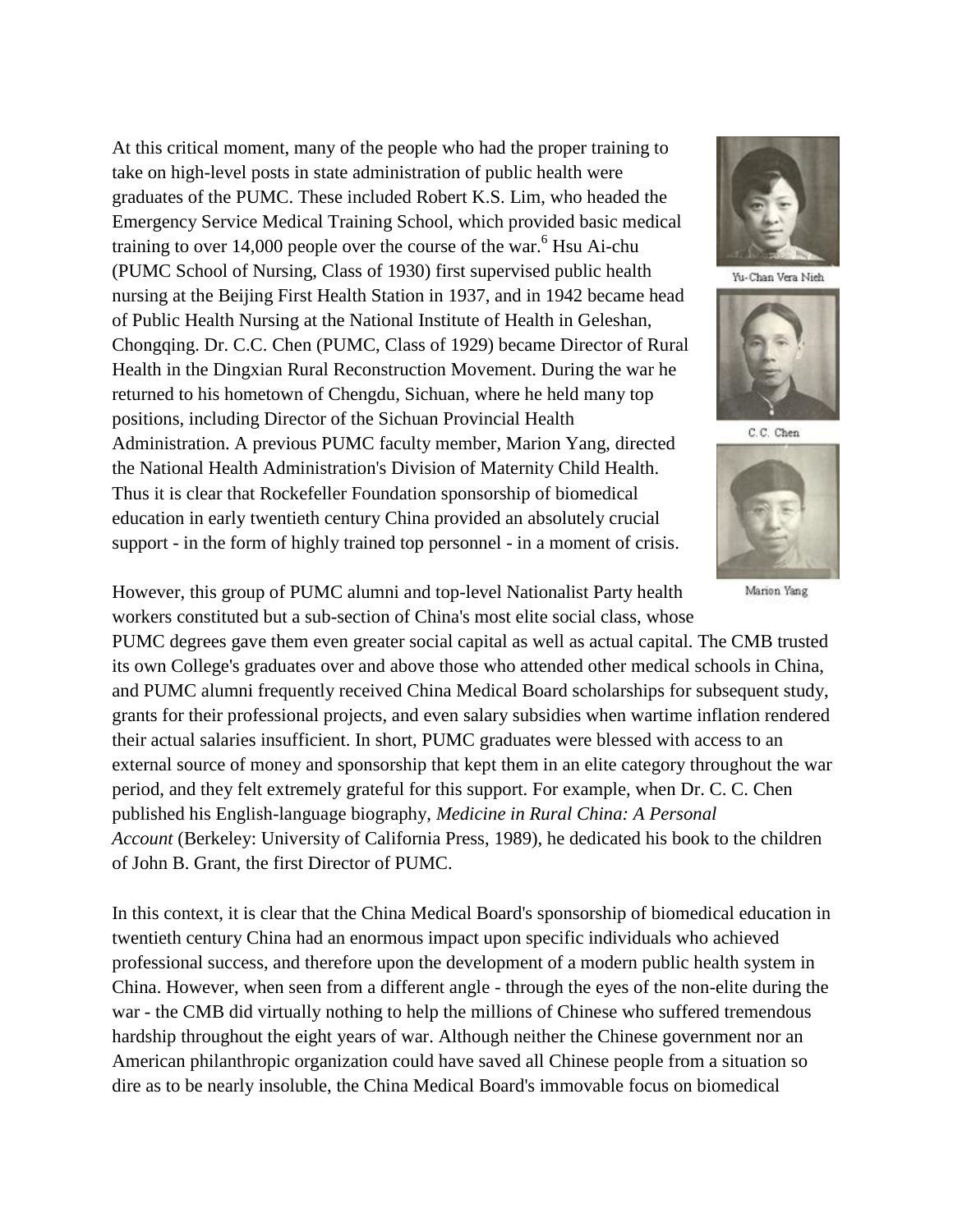education at a time when only a fraction of the population had any desire or resource to seek such services at least partially neglected the actual needs of the people in favor of pursuing a medical ideology that was utterly foreign to the majority of Chinese.

Although the China Medical Board and its parent organization, the Rockefeller Foundation, supported dozens of medical schools in China, almost every grantee institution was either a Western-Chinese cooperative or Western-run university, and the list of grantees completely excluded medical schools and health programs that followed the tenets of Chinese medicine. This demonstrates a lack of confidence in Chinese medicine as an effective element of modernized public health services. Hindsight shows this exclusive confidence in biomedicine to have been misplaced, since Chinese medicine thrives in contemporary China and is an indelible part of its current healthcare system.

This difference in medical epistemologies serves as a framework for additional conflicts that occurred around Rockefeller projects in wartime China. Within the further context of Western imperialism in East Asia and the overwhelming power of the U.S. government and military at the time, these conflicts have layers of significance that illustrate how national, racial, gender, and class hierarchies shaped interpersonal relations between grantors and grantees.

Even after the Japanese occupation of the PUMC in December 1941, the Medical College faculty and staff decided to stay in Beijing. The basis of this decision requires further investigation and lies outside the realm of the current research report. On the other hand, several faculty and alumni of the PUMC Nursing School, which first opened in September 1920, decided to move the school to Free China and continue its operation outside of Japanese military control. Every step of the process took a long time, so it was not until early 1943 that the PUMC Nursing School finally re-opened in Chengdu. Unfortunately, some Chinese misunderstood the Nursing School Sub-committee's decision to move its relocated School to the campus of West China Union University in Chengdu. For reasons beyond the Sub-committee member's control, it became impossible to relocate to Geleshan, Chongqing (the wartime capital), and site of both the National Health Administration and the National Institute of Health. The PUMC Nursing School students were therefore incorporated into the National Central Medical College, itself relocated to Chongqing from its pre-war site in Nanjing.<sup>9</sup> Unfortunately, administrators at this College placed many unnecessary strictures on the PUMC students and they subsequently moved again to the British and American missionary-run West China Union University (WCUU) Medical School in Chengdu. This move sparked rumors that PUMC students were inferior to National Central students and could not "take the heat", that they wished to avoid government service, and that they were too pampered and could not deal with the overcrowding and poor facilities at National Central.

Then on July 31, 1943, an anonymous blackmail letter was delivered to PUMC Nursing students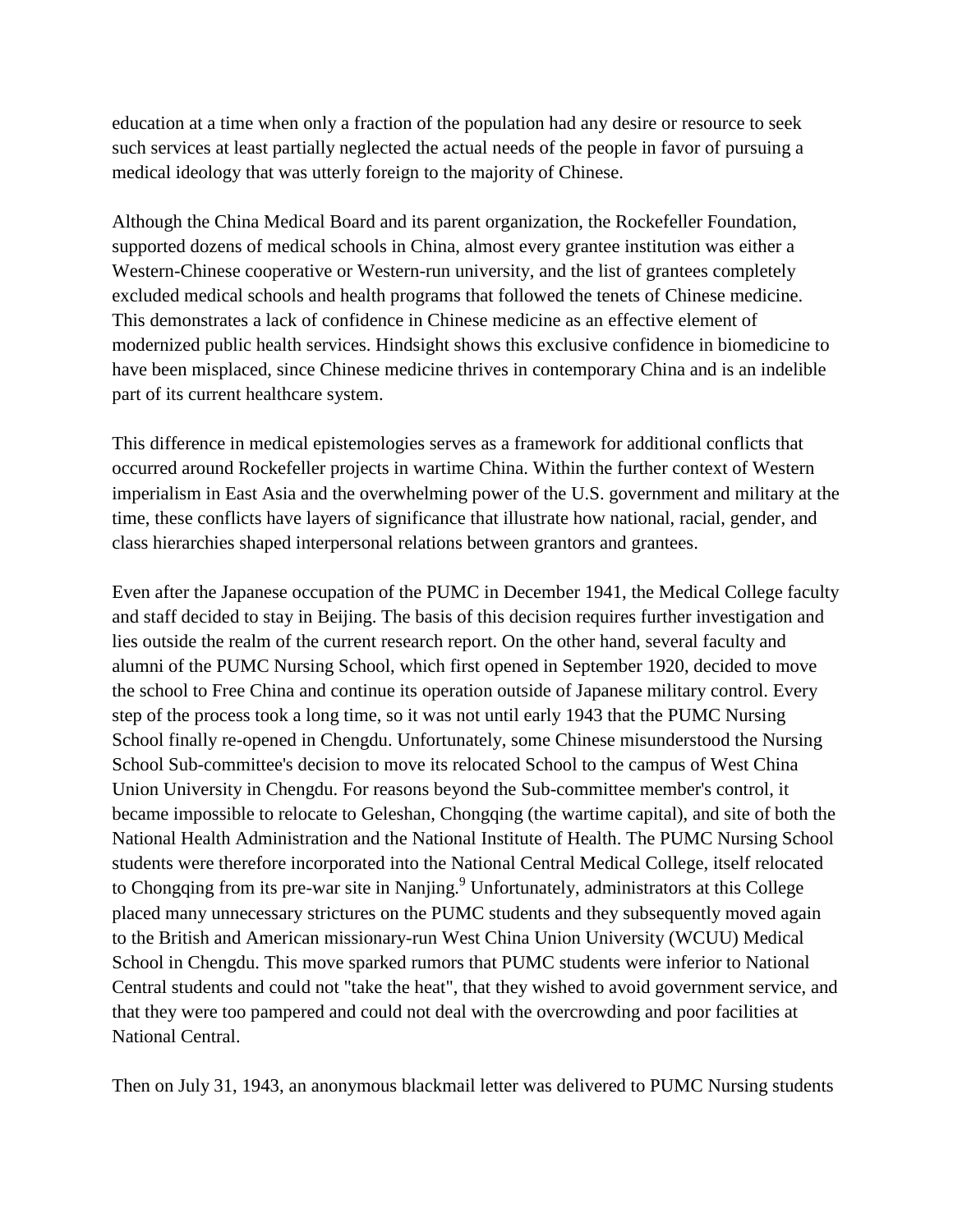Wang and Lu stating that, "because what you are prepared to do is the action of a shameless traitor and dangerous leftist Communist, we absolutely cannot let you." The letter ended with a veiled death threat that, fortunately, was never fulfilled. The reaction of the two nursing students Wang and Lu does not appear in the archival records, but CMB Director Claude E. Forkner was quite incensed by this letter and wrote to the Minister of Education Chen Lifu in hope of a response to the situation that was not forthcoming.<sup>10</sup> It is notable that the blackmailers used nationalism and the notion of treason as a means of shaming the students, and that they targeted the lowest people on the totem pole who in fact had no say in administrative decisions.

Misconceptions about the Nursing School's move to Chengdu were, in fact, quite widespread. CMB Director Forkner was also verbally attacked by two of his Chinese colleagues, James Shen and Dr. Chow Shou-kai. Of the former, Forkner wrote, "I believe he is manipulating to have me withdrawn from China."<sup>11</sup> Meanwhile, Dr. Y. L. Mei, Superintendent of Central Hospital in Chongqing, refused to release two PUMC Nursing School students who had been working at his hospital with the understanding that they would move with the school at the appropriate time.<sup>12</sup> Shen, Chow, and Mei had all expected that the PUMC Nursing School would relocate to Geleshan, and saw its retreat to WCUU in Chengdu as cowardice at best.

It took Director Forkner a couple of months to clear the air with his colleagues, and one can only presume that if it had not been a conflict between an American and three Chinese, it would not have been so heated. One cannot forget that all interactions between the U.S. and China - even during the war when the two countries were staunch allies - were colored by East Asians' previous experiences with Western imperialism.

Director Forkner himself was no expert at cross-cultural relations, and was repeatedly involved in mutual misunderstandings. A more long-lived conflict that presumably did greater damage to people's morale and reputations surfaced between Director Forkner and the Dean of the relocated PUMC Nursing School, Vera Nieh (Nie Yuchan), in spring 1944. Nieh had served as Dean beginning in 1940, prior to relocation, and was elected by her peers to continue in this position and lead the faculty and students to safety across enemy lines. From the beginning, Dean Nieh continually asked for the authority and title of School Director (*xiaozhang*) rather than Dean, as the PUMC itself no longer existed and the regular structure that would have made operation as Dean smooth and efficient was also gone. She felt that if she had more autonomy all of her tasks would be more easily completed. When her requests for a change in title were repeatedly ignored, she began acting as such without official permission; she ceased delivering financial and other reports, began speaking directly to those above her within the CMB administration rather than going through their subordinates, and repeatedly fought with Director Forkner, his staff member Stephen Chang, and Dr. Li Ting-an, Executive Director of the Administrative Committee for the Nursing School. Dr. Forkner concluded that she should be fired and began asking his Chinese colleagues for their approval of specific individuals who might replace her.<sup>13</sup>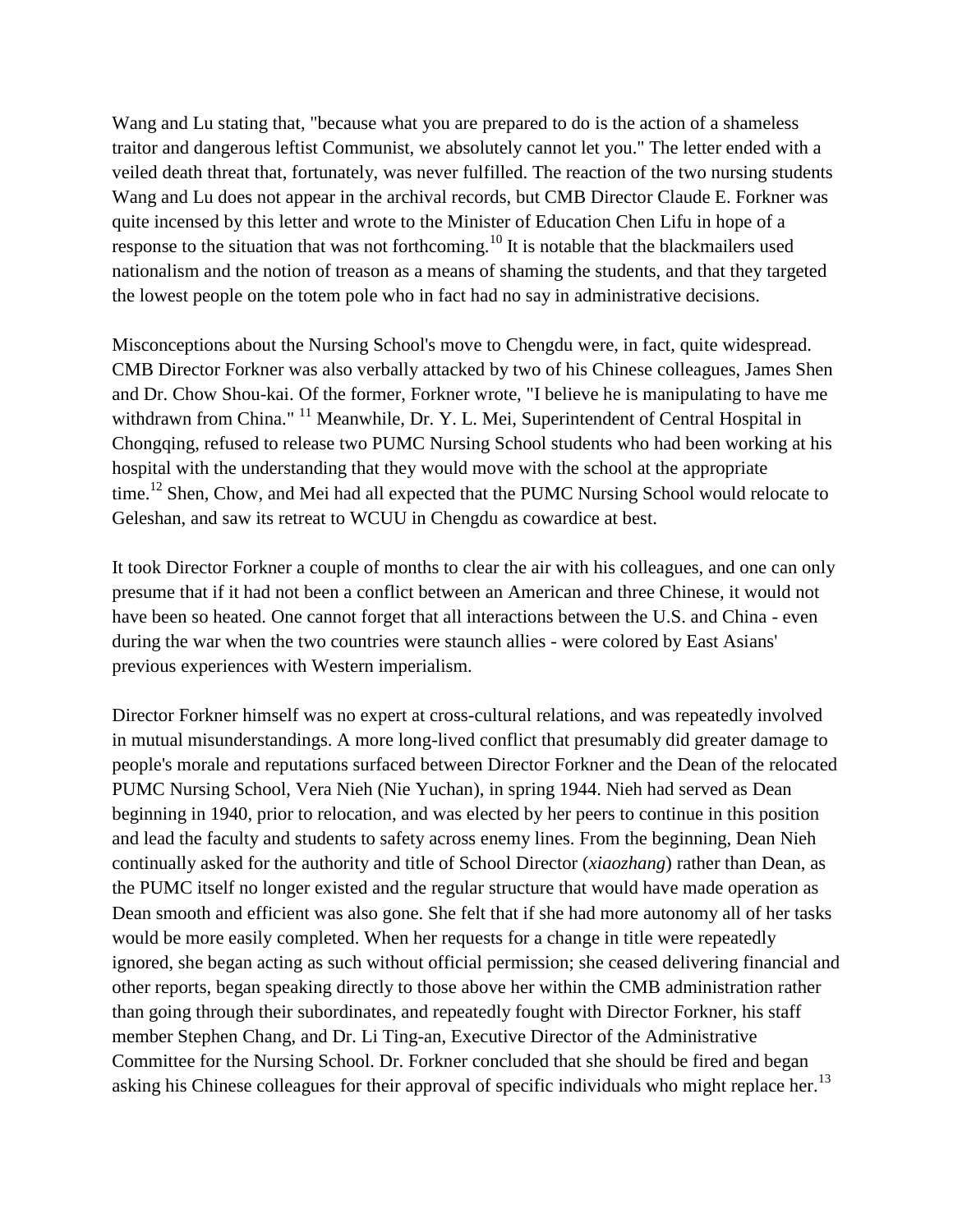There is enough documentary evidence to suggest that Vera Nieh had a temper and could be quite demanding and stubborn, and that under the strenuous conditions of the war these qualities were all exacerbated, but the majority of this evidence comes from male observers. What did the women who worked with Dean Nieh think of her? Their perspective, in fact, was precisely the opposite. On March 20, 1944, the PUMC Nursing School faculty wrote a letter in full support of their Dean, citing all of the same frustrations that Nieh had been dealing with for months without response.<sup>14</sup> It is worth noting that one of the main complaints that Dean Nieh and her faculty had was that male doctors wanted to control the School, while she felt that the professional nurses themselves were far more competent and did not need the doctors' input.<sup>15</sup> Just as Western imperialism serves as a constant backdrop for U.S.-China relations during the war, here the gender differences of the two parties involved undoubtedly affected the way in which both sides interpreted and interacted with the other, and Dean Nieh chafed at male control.

Rockefeller Foundation and China Medical Board contributions to public health in wartime China were either invaluable or invisible, depending on the angle of one's line of sight. Similarly, Dean Nieh was either a highly competent yet overlooked school administrator, or an extremely incompetent and even slightly insane woman, depending on one's relation to the PUMC Nursing School situation.<sup>16</sup> She was probably a little bit of both, especially during the highly stressful wartime. As everything in life has multiple aspects, both angles on Rockefeller projects in wartime China were also true: biomedical education at the Peking Union Medical College provided some of wartime China's - and subsequently post-war China and post-war Taiwan's top officials in the state public health bureaucracy, while most commoners had no idea that the Foundation even existed, nor did its millions of dollars save them from starvation, bombing, and death by treatable disease.

Editor's Note: This research report is presented here with the author's permission but should not be cited or quoted without the author's consent. Rockefeller Archive Center Research Reports Online is a periodic publication of the Rockefeller Archive Center. Edited by Ken Rose and Erwin Levold. Research Reports Online is intended to foster the network of scholarship in the history of philanthropy and to highlight the diverse range of materials and subjects covered in the collections at the Rockefeller Archive Center. The reports are drawn from essays submitted by researchers who have visited the Archive Center, many of whom have received grants from the Archive Center to support their research. The ideas and opinions expressed in this report are those of the author and are not intended to represent the Rockefeller Archive Center.

## ENDNOTES

\_\_\_\_\_\_\_\_\_\_\_\_\_\_\_\_\_\_\_\_\_\_\_\_\_\_\_\_\_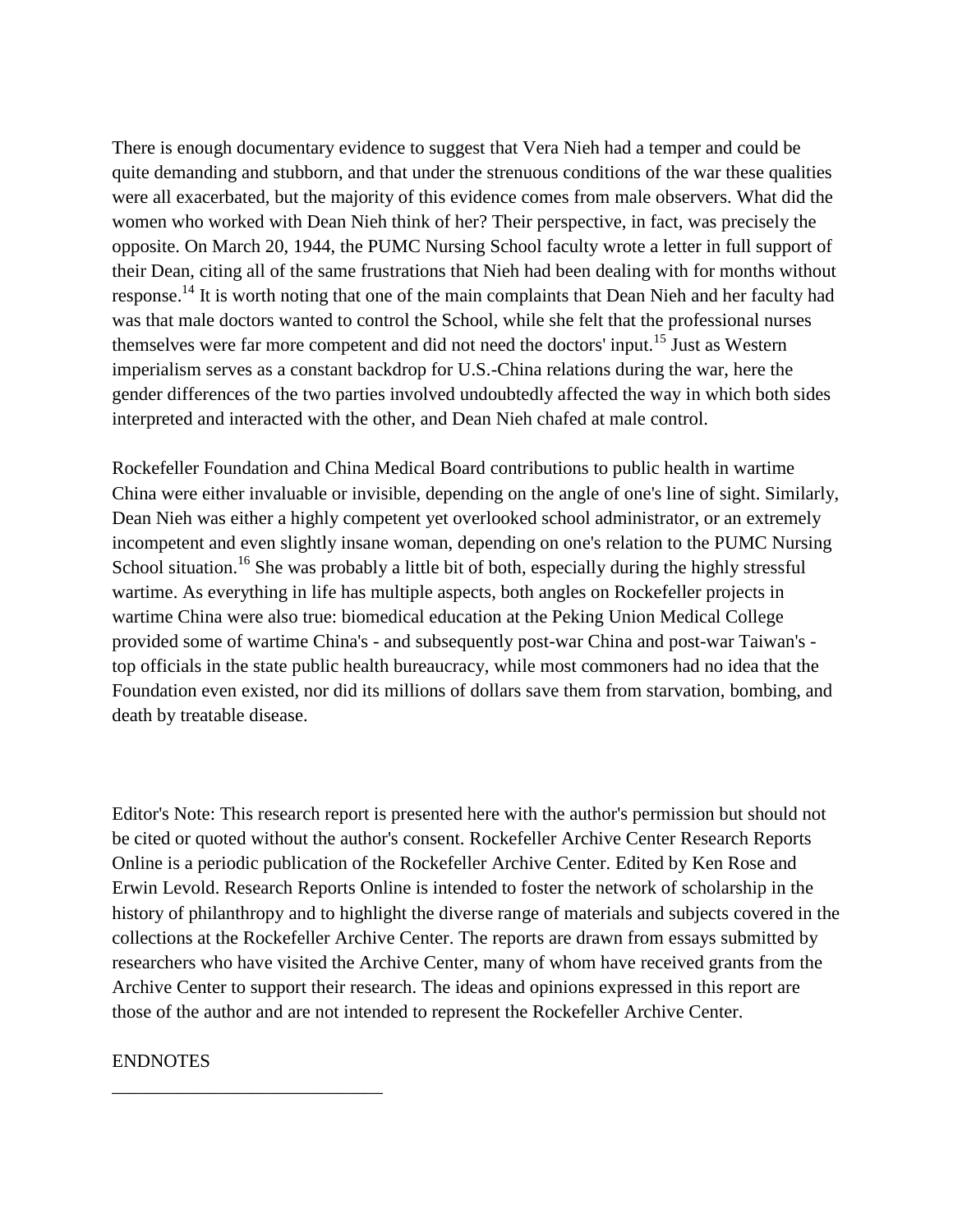1. Bowers, John Z. *Western Medicine in a Chinese Palace: Peking Union Medical College, 1917-1951.* Philadelphia: The Josiah Macy, Jr. Foundation, 1972, 1; Henry B. Van Wesep, "Rockefeller Foundation Work in China, 1913-1947," p. 1, Folder 133, Box 13, Record Group (RG) 1, Series 601, Rockefeller Foundation Archives (RF), Rockefeller Archive Center (RAC).

2. "Report of School of Nursing PUMC for the period of December 8, 1941 to June 30, 1944," p.1, Folder 708, Box 99, China Medical Board, (CMB), "Survey of Medical Aid Given to China by American Organizations in the War Emergency," p. 3, Folder 1037, Box 143, CMB, RAC.

3. The CMB donated \$3,113,492.88 to the PUMC for operating costs between 1934 and 1942, and the RF donated an additional \$17,935,186.09. See "The Rockefeller Foundation Payments for Work in China, 1914-1951," pp. 2 and 6, Folder 133, Box 13, Series 601, RG 1, RF, RAC. Another document lists a much larger total sum of fifty-five million given to the PUMC. See Henry B. Van Wesep, "Rockefeller Foundation Work in China, 1913-1947," p. 1-2. (The China Medical Board was initially a division within the RF, but in the reorganization of Rockefeller philanthropies in 1928 it became an independent organization with its own endowment and program).

4. The precise sum was \$32,810,322.33. "The Rockefeller Foundation Payments for Work in China, 1914-1951," p. 9, Folder 133, Box 13, Series 601, RG 1, RF, RAC.

5. Watt, John R. *A Friend in Deed: ABMAC and the Republic of China, 1937-1987.* New York: ABMAC, 1992, 3.

6. Ibid., p. 5.

7. Four women proposed the move as well as the re-located school's administration and faculty: Hsu Ai-chu, Mrs. Chen Chu Pi Hui, Sia Yun Hua; and Liu Ching Ho. See Hsu Ai-chu, et al., "A Proposal for Reopening the PUMC School of Nursing in Free China," Folder 1038, Box 43, CMB, RAC.

8. Vera Nieh, "Report of School of Nursing, PUMC, for the period of December 8, 1941 to June 30, 1944," p. 5, Folder 708, Box 99, CMB, RAC.

9. Yip, Ka-che. *Health and National Reconstruction in Nationalist China: The Development of Modern Health Services, 1928-1937.* Ann Arbor, Michigan: Association for Asian Studies, Inc., 1995, 143.

10. See Folder 156, Box 22, CMB, RAC.